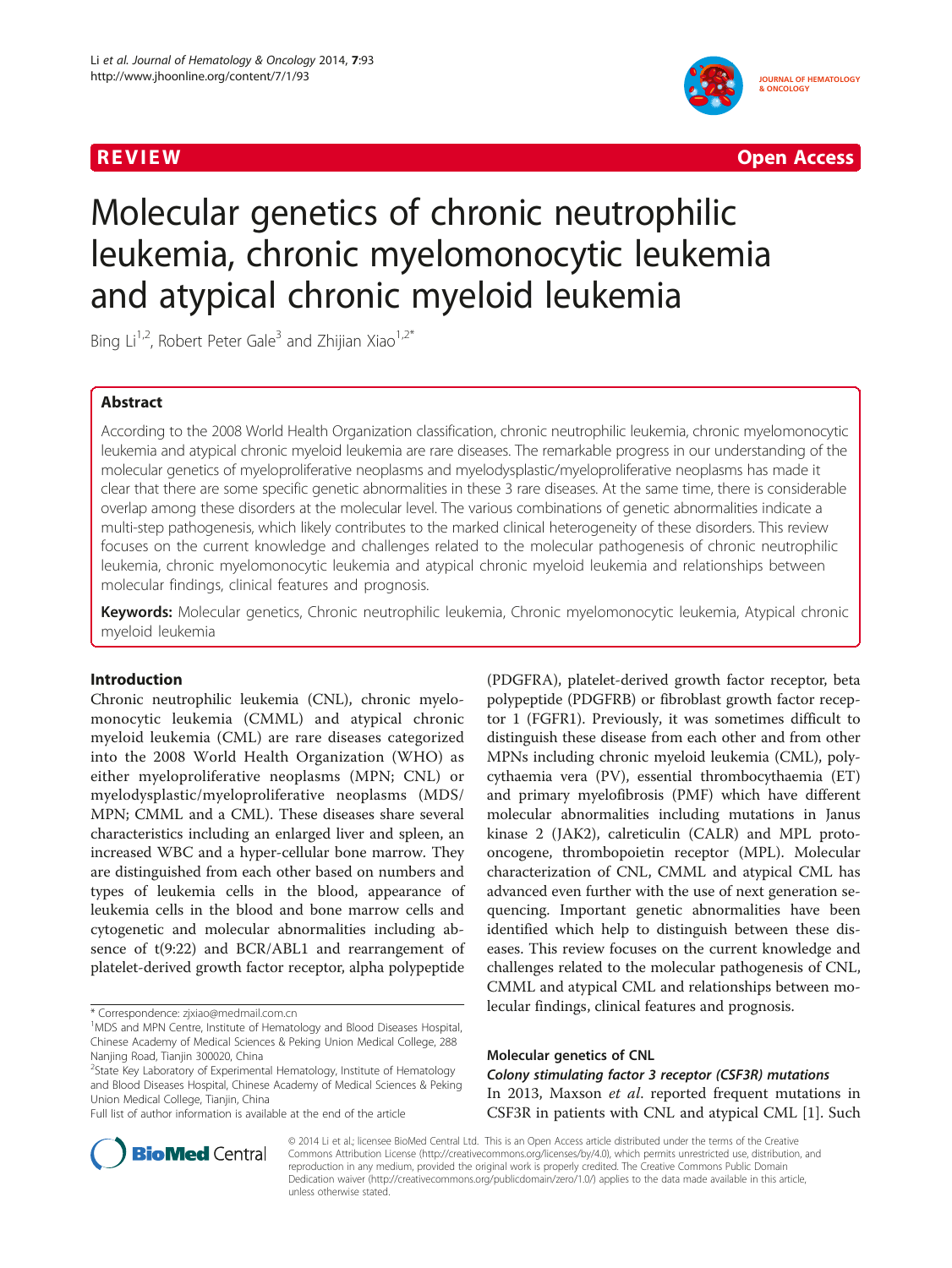mutations are rare in patients with AML. Two types of mutations were found.  $CSE3R^{T6181}$  and  $CSE3R^{T615A}$  are most common mutations, which are in the membrane proximal region which mediates proliferative and survival signals. These mutations occur alone or with another nonsense mutations truncating the cytoplasmic tail of the coding region important in transduction of maturation and suppression of proliferation [[1](#page-4-0),[2\]](#page-4-0). Membrane proximal mutations result in activation of JAK signaling pathways and truncation mutations in preferential activation of SRC family–TNK2 kinase signaling (Figure [1A](#page-2-0)) [\[1\]](#page-4-0). The aetiological role of CSF3R<sup>T618I</sup> mutation in these diseases was studied in a model in which mice transplanted with CSF3R<sup>T618I</sup>-expressing hematopoietic cells. These mice developed a CNL-like phenotype characterized by hyper-cellular bone marrow and granulocyte infiltrates in the spleen and liver and died [[3](#page-4-0)].

Pardanani et al. [\[4](#page-4-0)] sequenced the implicated exons of CSF3R in 35 suspected subjects with CNL, 12 subjects with confirmed CNL and 6 subjects with CNL and a monoclonal gammopathy or lymphoid neoplasm. All subjects who fulfilled the 2008 WHO criteria for CNL had a CSF3R proximal membrane mutation, most frequently CSF3R<sup>T618I</sup>. One subject had CSF3R<sup>M696T</sup> and 1,  $CSF3R<sup>15981</sup>$ . One of these subjects also had a truncating CSF3R mutation. No one with WHO-defined CNL but with a monoclonal gammopathy or lymphoid neoplasm had a CSF3R mutation. These data explain the different bases and prognoses between CNL with and without a monoclonal gammopathy [[5-8](#page-4-0)]. Our study in Chinese with WHO-defined CNL confirmed these findings [\[9](#page-4-0)]. We found a  $CSP3R^{T6181}$  mutation in all subjects with CNL without a monoclonal gammopathy but not in 2 subjects with features of CNL with a monoclonal gammopathy. These data indicate CSF3R mutations are a highly sensitive and specific molecular marker for WHOdefined CNL and we suggest it be included into the revised criteria.

# JAK2 V617F

JAK2 V617F is common in patients with BCR/ABL1 negative MPNs and is rare in patients with CML but not in those with lymphoid neoplasms, reactive myeloproliferative disorders or normals [\[10,11](#page-4-0)]. About 13 patients with CNL with JAK2  $\frac{V617F}{V617}$  are reported [\[12](#page-4-0)[-20](#page-5-0)]. These patients had typical features of CNL without the erythrocytosis, thrombocytosis and bone marrow fibrosis typical of PV, ET and PMF, but CSF3R mutations were not tested. Other recent studies report no JAK2 V617F in patients with CNL with CSF3R mutations [\[4,9](#page-4-0)]. Also controversial is whether patients with CNL and JAK2  $^{\mathrm{V617F}}$ have a different prognosis than patients with CNL without JAK2  $\frac{V617F}{V617}$ . Some data suggest CNL with JAK2 $\frac{V617F}{V617}$  mutation has an indolent course with long intervals of stable

disease on hydroxyurea [\[12\]](#page-4-0). Other data suggest person with CNL and  $JAK2^{V617F}$  have a worse prognosis and a high risk of transformation to AML [\[13,14](#page-5-0)]. The underlying issue, of course, is whether the current WHO-criteria are sufficient to accurately diagnose CNL. Do patients with seeming CNL but with JAK2<sup>V617F</sup> rather than a CSF3R mutation really have CNL or a different disorder not currently recognized in the WHO-criteria. This distinction is arbitrary but we favor reserving the CNL-designation in future revisions of the WHO-criteria for patients with CSF3R mutations. This would, of course, require a new designator for patients with a clinical phenotype resembling CNL but with JAK2<sup>V617F</sup>. This situation is distinct than those in which a person with a CNL phenotype and a CSF3R mutation can also have a 2<sup>nd</sup> mutation such as SETBP1 (see below).

#### SET binding protein 1 (SETBP1) mutations

Three small studies reported SETBP1 mutations in some patients with CNL [[4,9,](#page-4-0)[21\]](#page-5-0). Pardanani et al. [\[4](#page-4-0)] reported 6 of 34 patients with clinically-suspected CNL had SETBP1 mutations and 4 of 12 patients with WHOdefined CNL had SETBP1 mutation and CSF3R<sup>T618I</sup>. We found SETBP1 mutations in 6 of 8 patients with CNL with  $CSP3R^{T618I}$  [\[9](#page-4-0)]. Piazza *et al.* [[21\]](#page-5-0) reported a SETBP1 mutation in 4 patients with CNL and a CSF3R mutation. These patients had a worse prognosis than those with CNL without a SETBP1 mutation [\[4](#page-4-0)[,21,22](#page-5-0)], an observation requires confirmation.

#### Molecular genetics of CMML

Mutations are detected in about 90 percent of patients with CMML [[23-25\]](#page-5-0). These mutations are clustered into four categories: (1) mutations involving epigenetic regulator genes (Figure [1B](#page-2-0)) [[23-26\]](#page-5-0); (2) mutations involving the spliceosome component pathway (Figure [1](#page-2-0)C) [[27](#page-5-0)-[30](#page-5-0)]; (3) mutations involving transcription factors [[24,31-33\]](#page-5-0); and (4) mutations involving signaling regulator genes [\[24,26,34-37\]](#page-5-0).

#### Epigenetic regulator gene mutations

Mutations in tet methylcytosine dioxygenase 2 (TET2) mutations are detected in 40–60 percent of patients with CMML [[24,26,38,39\]](#page-5-0). There is controversy whether TET2 mutations in patients with CMML is associated with prognosis. Kosmider et al. [\[38](#page-5-0)] reported TET2 mutation was associated with a poor prognosis but this was not confirmed in 2 recent large series [[24,30](#page-5-0)]. Mutations in DNA (cytosine-5-)-methylthransferase 3 alpha (DNMT3A) and isocitrate dehydrogenase 1/2 (IDH1/2) are rare in CMML [[24,26,40](#page-5-0)]. DNMT3A mutations trended to occur in CMML-2 and were reported in 6 of 20 patients with CMML-derived AML [[26](#page-5-0)]. Additional sex combs like transcriptional regulator 1 (ASXL1) mutations are detected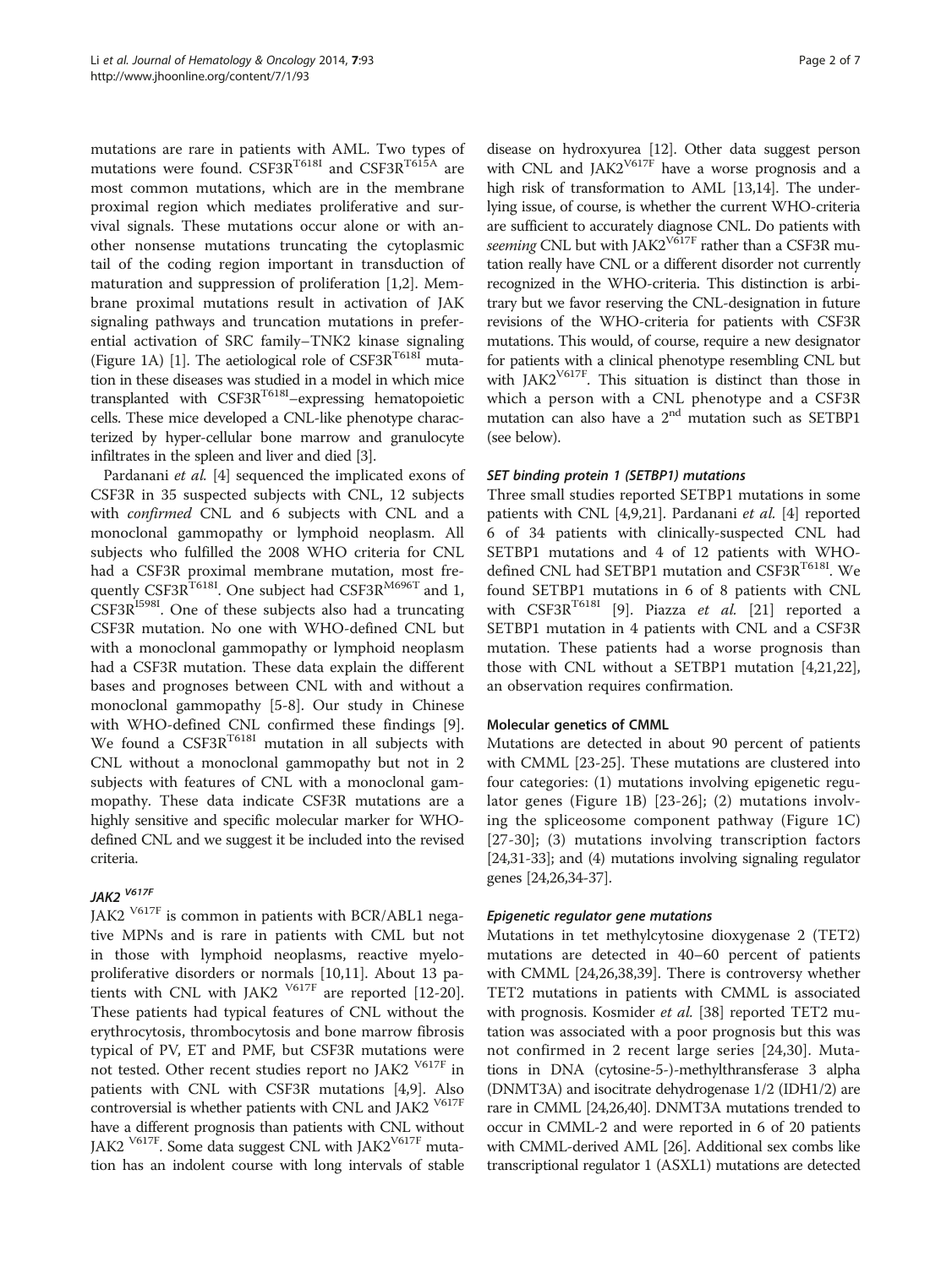<span id="page-2-0"></span>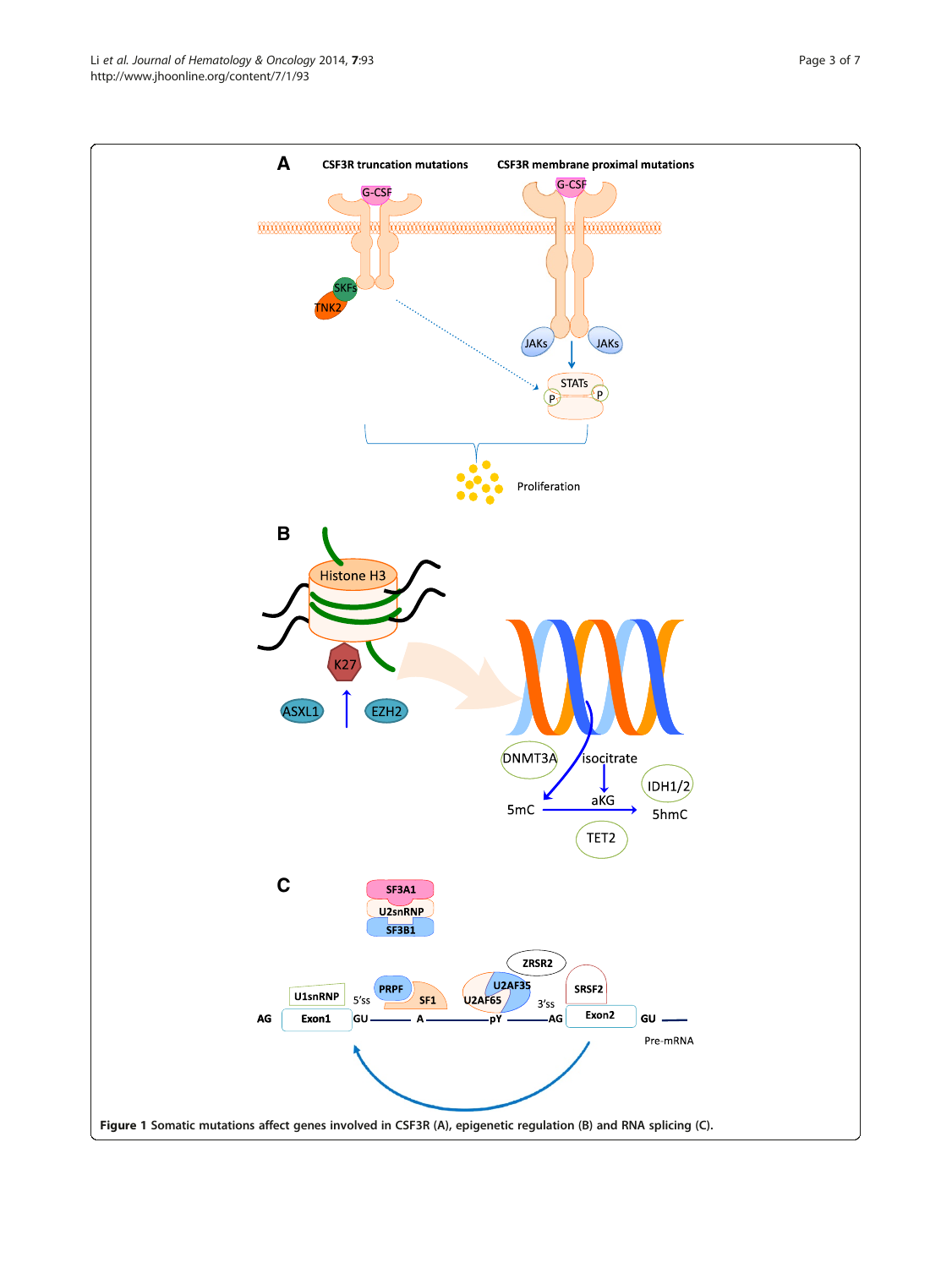<span id="page-3-0"></span>in 40–50 percent of patients with CMML [\[24,30,41\]](#page-5-0) who are reported to have a higher WBC and higher levels of monocytes and immature myeloid cells in the blood [[24,30\]](#page-5-0). Clinical features of patients with CMML and c.1934dupG;p.G646WfsX12 are similar to those of patients with other ASXL1 mutations [[24,30\]](#page-5-0). Conclusions from 2 large series about prognostic impact of ASXL1 mutations on survival are contradictory. Itzykson et al. reported ASXL1 mutation was an unfavorable independent prognostic factor [[24](#page-5-0)]. However, data from Patnaik et al. showed that ASXL1 mutations had no impact on survival [[30](#page-5-0)]. This controversy requires resolution. Enhancer of zeste 2 polycomb repressive complex 2 subunit (EZH2) mutations are uncommon in CMML [\[24\]](#page-5-0).

#### Spliceosome component mutations

About 60 percent of patients with CMML have mutations in genes involved in RNA-splicing [[24](#page-5-0)]. Most common are mutations in serine/arginine-rich splicing factor 2 (SRSF2) in 30–50 percent of cases. These mutations are associated with increased age, less pronounced anemia and a diploid karyotype but not with prognosis [[24,28,29,42\]](#page-5-0). SRSF2 or zinc finger (CCCH type), RNA-binding motif and serine/ arginine rich 2 (ZRSR2) mutations are frequently concordant with TET2 mutations [\[24,28](#page-5-0)[,43\]](#page-6-0).

#### Mutations affecting transcription

Mutations in the runt-related transcription factor 1 (RUNX1) transcription factor are detected in 15–40 percent of patients with CMML [\[24,31](#page-5-0)-[33](#page-5-0)]. Patients with CMML and RUNX1 mutations may have a higher risk of transformation to AML [\[31,33\]](#page-5-0). CCAAT/enhancer binding

protein, alpha (CEBPA) mutations are rare in patients with CMML [\[33\]](#page-5-0).

#### Signaling regulator gene mutations

Kosmider et al. [\[35](#page-5-0)] reported variant CSF3R somatic mutations in about 4 percent of patients with CMML with high concordance for ASXL1 mutations. These patients were reported to have a poor prognosis. SETBP1 mutations are detected in about 5 percent of patients with CMML and are associated with a poor prognosis in patients who also have an ASXL1 mutation [\[35-37](#page-5-0)]. SETBP1 and CSF3R mutations seem mutually exclusive in CMML. Cbl proto-oncogene, E3 ubiquitin protein ligase (CBL) mutations are detected in about 10 percent of patients with CMML [\[24,34](#page-5-0)[,44,45\]](#page-6-0).

Recently, Itzykson et al. tracked mutations in single-cellderived myeloid colonies after *in vitro* culture in patients with CMML [\[25\]](#page-5-0). Their data indicate a preferential order of mutation acquisition in progenitor cells. Mutations in TET2 (or IDH1 and IDH2) or ASXL1 occur 1<sup>st</sup> followed by mutations in SRSF2 or spliceosome component pathway genes followed by mutations in signal transductionrelated genes [\[25\]](#page-5-0). These data recall data from studies of the relationship between temporal acquisition of mutations of JAK2V617F and TET2 or ASXL1 in patients with other MPNs where clinical and laboratory features are correlated with which mutation occurs  $1<sup>st</sup>$  [[46,47\]](#page-6-0).

#### Molecular genetics of atypical CML SETBP1 mutations

SETBP1 mutations are detected in about 25–30 percent of patients with atypical CML [\[21](#page-5-0)[,48](#page-6-0)]. These patients

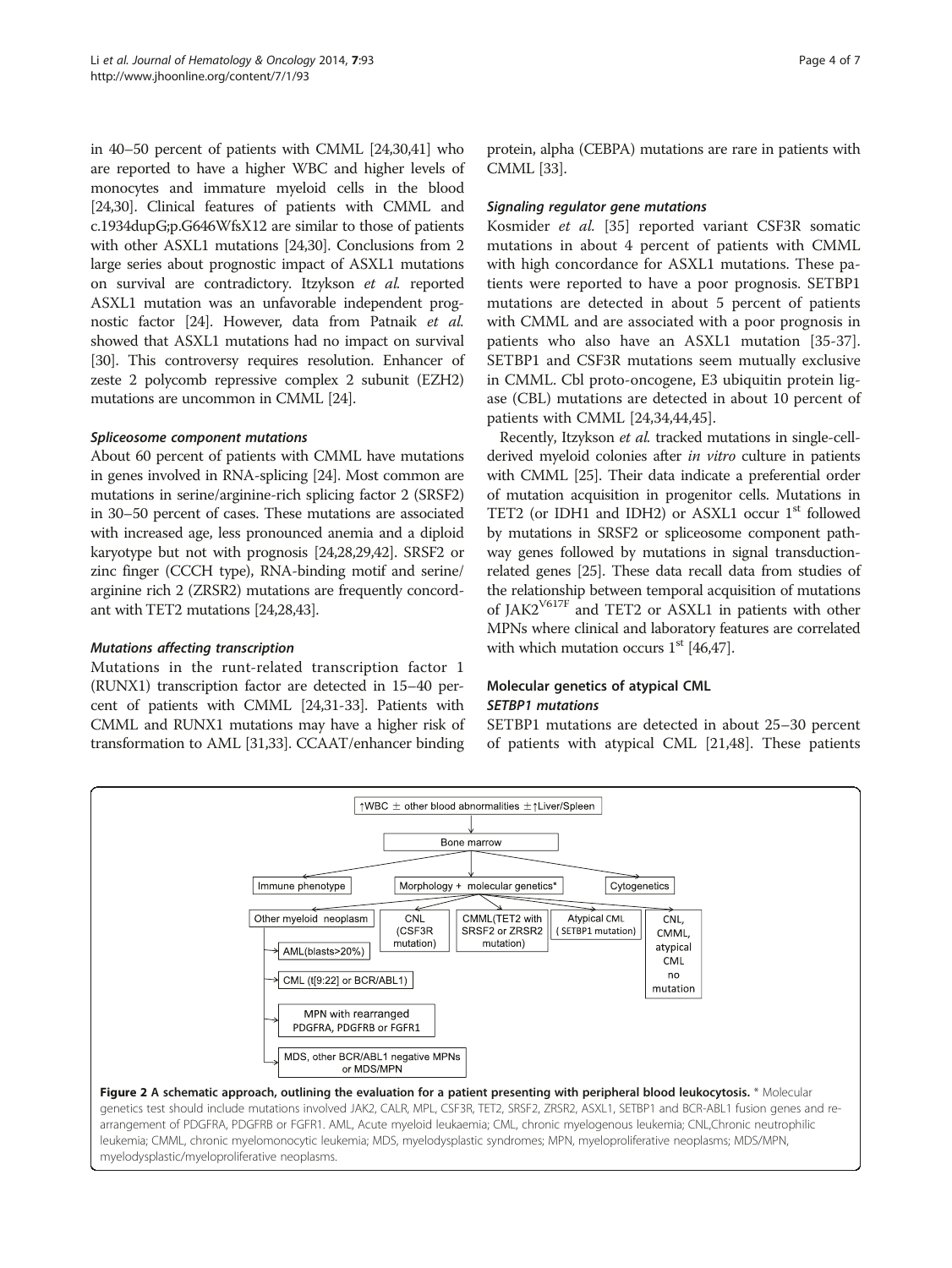<span id="page-4-0"></span>have higher WBCs and a worse prognosis than patients without SETBP1 mutations [\[21\]](#page-5-0). SETBP1 mutations are associated with del(7) and iso(17)(q10)), ASXL1 and CBL mutations are exclusive of JAK2 and TET2 mutations in patients with atypical CML [\[48\]](#page-6-0). Recent study [\[49\]](#page-6-0) showed that overexpression of SETBP1 associated with micro-RNA desregulation in MPN.

#### Other mutations

CSF3R mutations do not occur in patients with atypical CML [4]. In contrast, TET2 mutations are common [[23,37,](#page-5-0)[48,50\]](#page-6-0). ASXL1 mutations [[20](#page-5-0),[51](#page-6-0)] are detected in 20–70 percent of patients with atypical CML and SRSF2 mutations about 40 percent [\[51\]](#page-6-0). SRFS2, SETBP1 and ASXL1 mutations are often confounded [[51\]](#page-6-0).

#### Next-generation sequencing (NGS) in MPN and MDS/MPN

NGS technology, such as whole-exons sequencing (WES) has demonstrated its power in re-sequecing human genomes to enhance our understanding of how molecular genetics affect MPN and MDS/MPN [1[,15,16,21,25\]](#page-5-0). However, the challenge is to provide genetic information in a timely and affordable way. Thus, the utility of detailed targeted resequencing by capturing technologies is currently reasonable in clinical practicality. Consequently, molecular biomarkers will soon no longer be sequenced individually. Instead, panels of biomarkers will be assessed in a massively parallel way with high sensitivity and multiplexing in patients with MPN or MDS/MPN for diagnosis and individualized treatment regimens.

#### Conclusion

The mutational landscapes or terrains of CNL, CMML and atypical CML are complex, but some mutations are relatively specific in these 3 disorders. Furthermore, the order in which mutations are acquired may correlate with clinical features and prognosis. Therefore, analyse of mutations in MPNs is increasingly important for several reasons.  $1<sup>st</sup>$ , mutation analyses is useful in trying to determine the aetiology of an increased WBC. For example, mutations in CSF3R suggest CNL, SETBP1 mutations, atypical CML and concurrent TET2 and SRSF2 or ZRSR2 mutations, CMML. Analyses of these frequently mutated genes can determine clonality and distinguish neoplasms from non-neoplastic increases in the WBC (Figure [2\)](#page-3-0).  $2<sup>nd</sup>$ , mutations in ASXL1, SEBP1, DNMT3A are associated, albeit inconsistently, with a poor prognosis in MPNs and MDS/MPNs. These data, if confirmed, could be added to prognostic scoring systems. 3rd, identifying specific molecular abnormalities can suggest new therapy targets for these diseases, such as hedgehog pathway inhibitors [[52](#page-6-0)].

#### Competing interests

RPG is a part-time employee of Celgene Corp., Summit, NJ and scheme. The remaining authors declare no competing financial interests.

#### Authors' contributions

LB, RPG and XZJ wrote the typescript. All authors read and approved the final manuscript.

#### Acknowledgements

Supported in part by National Natural Science Funds (No.81370611, No. 81270585), Tianjin Key Natural Science Funds (12JCZDJC23900), National Public Health Grand Research Foundation (No.201202017) (to ZX). RPG acknowledges support from the NIHR Biomedical Research Centre funding scheme.

#### Author details

<sup>1</sup>MDS and MPN Centre, Institute of Hematology and Blood Diseases Hospital Chinese Academy of Medical Sciences & Peking Union Medical College, 288 Nanjing Road, Tianjin 300020, China. <sup>2</sup>State Key Laboratory of Experimental Hematology, Institute of Hematology and Blood Diseases Hospital, Chinese Academy of Medical Sciences & Peking Union Medical College, Tianjin, China. <sup>3</sup> Hematology Research Centre, Division of Experimental Medicine, Department of Medicine, Imperial College London, London, UK.

#### Received: 28 November 2014 Accepted: 4 December 2014 Published online: 12 December 2014

#### References

- 1. Maxson JE, Gotlib J, Pollyea DA, Fleischman AG, Agarwal A, Eide CA, Bottomly D, Wilmot B, McWeeney SK, Tognon CE, Pond JB, Collins RH, Goueli B, Oh ST, Deininger MW, Chang BH, Loriaux MM, Druker BJ, Tyner JW: Oncogenic CSF3R mutations in chronic neutrophilic leukemia and atypical CML. N Engl J Med 2013, 368:1781–1790.
- 2. Dong F, van Buitenen C, Pouwels K, Hoefsloot LH, Lowenberg B, Touw IP: Distinct cytoplasmic regions of the human granulocyte colonystimulating factor receptor involved in induction of proliferation and maturation. Mol Cell Biol 1993, 13:7774–7781.
- 3. Fleischman AG, Maxson JE, Luty SB, Agarwal A, Royer LR, Abel ML, MacManiman JD, Loriaux MM, Druker BJ, Tyner JW: The CSF3R T618I mutation causes a lethal neutrophilic neoplasia in mice that is responsive to therapeutic JAK inhibition. Blood 2013, 122:3628–3631.
- 4. Pardanani A, Lasho TL, Laborde RR, Elliott M, Hanson CA, Knudson RA, Ketterling RP, Maxson JE, Tyner JW, Tefferi A: CSF3R T618I is a highly prevalent and specific mutation in chronic neutrophilic leukemia. Leukemia 2013, 27:1870–1873.
- 5. Ito T, Kojima H, Otani K, Komeno T, Mitsuhashi S, Hasegawa Y, Kobayashi T, Ninomiya H, Nagasawa T, Abe T: Chronic neutrophilic leukemia associated with monoclonal gammopathy of undetermined significance. Acta Haematol 1996, 95:140–143.
- 6. Rovira M, Cervantes F, Nomdedeu B, Rozman C: Chronic neutrophilic leukaemia preceding for seven years the development of multiple myeloma. Acta Haematol 1990, 83:94–95.
- 7. Kohmura K, Miyakawa Y, Kameyama K, Kizaki M, Ikeda Y: Granulocyte colony stimulating factor-producing multiple myeloma associated with neutrophilia. Leuk Lymphoma 2004, 45:1475–1479.
- 8. Standen GR, Steers FJ, Jones L: Clonality of chronic neutrophilic leukaemia associated with myeloma: analysis using the X-linked probe M27 beta. J Clin Pathol 1993, 46:297–298.
- 9. Cui Y, Li B, Gale RP, Jiang Q, Xu Z, Qin T, Zhang P, Zhang Y, Xiao Z: CSF3R, SETBP1 and CALR mutations in chronic neutrophilic leukemia. J Hematol Oncol 2014, 7:77.
- 10. Levine R, Loriaux M, Huntly BJ, Loh ML, Beran M, Stoffregen E, Berger R, Clark JJ, Willis SG, Nguyen KT, Flores NJ, Estey E, Gattermann N, Armstrong S, Look AT, Griffin JD, Bernard OA, Heinrich MC, Gilliland DG, Druker B, Deininger MW: The JAK2V617F activating mutation occurs in chronic myelomonocytic leukemia and acute myeloid leukemia, but not in acute lymphoblastic leukemia or chronic lymphocytic leukemia. Blood 2005, 106:3377–3379.
- 11. Pastore F, Schneider S, Christ O, Hiddemann W, Spiekermann K: Impressive thrombocytosis evolving in a patient with a BCR-ABL positive CML in major molecular response during dasatinib treatment unmasks an additional JAK2V617F. Exp Hematol Oncol 2013, 2:24.
- 12. Ortiz-Cruz K, Amog-Jones G, Salvatore JR: Chronic neutrophilic leukemiawith JAK2 gene mutation. Commun Oncol 2012, 9:127-131.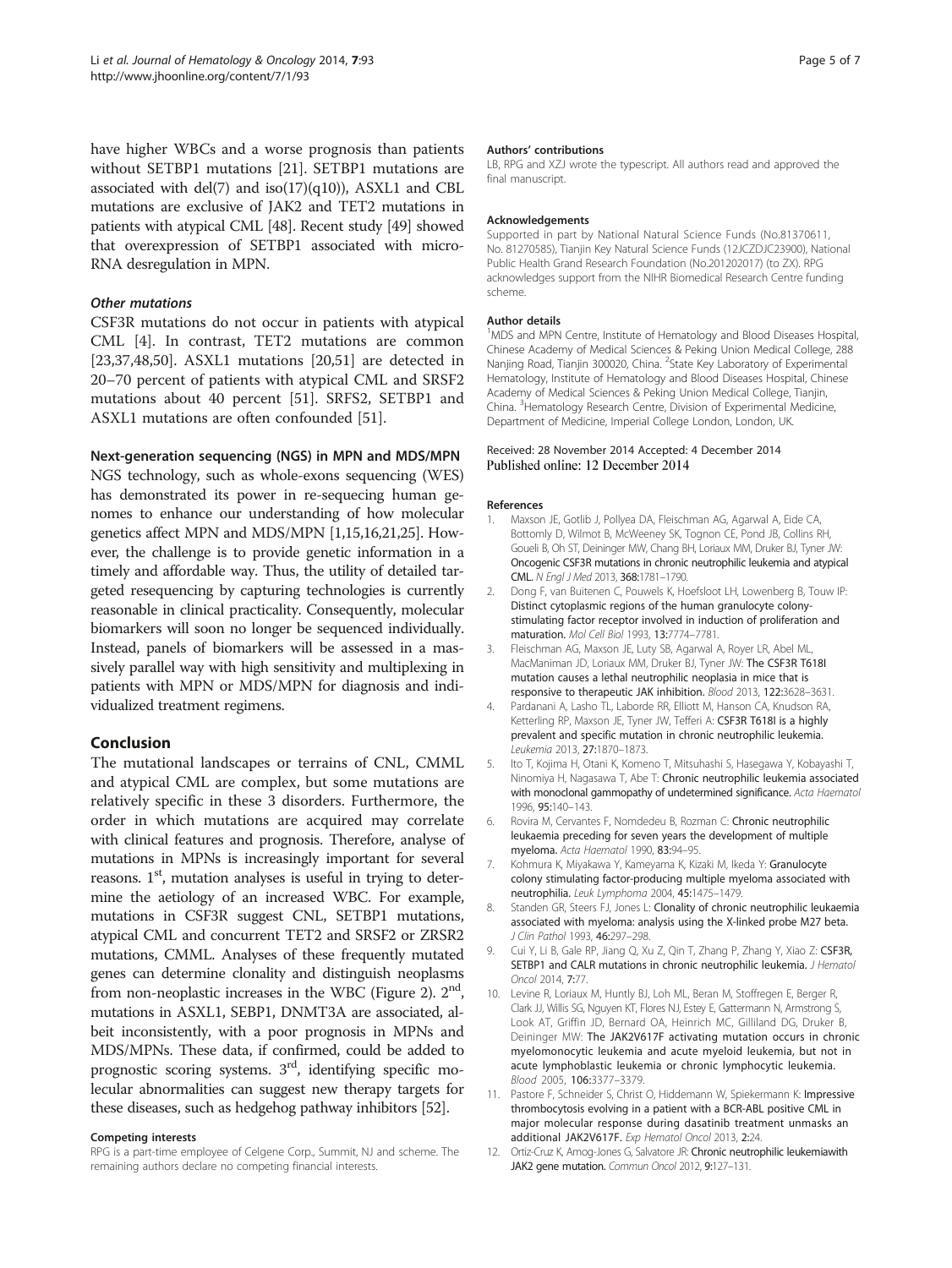- <span id="page-5-0"></span>13. Mc Lornan DP, Percy MJ, Jones AV, Cross NC, Mc Mullin MF: Chronic neutrophilic leukemia with an associated V617F JAK2 tyrosine kinase mutation. Haematologica 2005, 90:1696–1697.
- 14. Lee J-H, Ha JS, Ryoo NH, Jeon DS, Kim JR: A case of acute myeloid leukemia transformed from JAK2 V617F-positive chronic neutrophilic leukemia. Lab Med Online 2012, 2:101–104.
- 15. Klampfl T, Gisslinger H, Harutyunyan AS, Nivarthi H, Rumi E, Milosevic JD, Them NC, Berg T, Gisslinger B, Pietra D, Chen D, Vladimer GI, Bagienski K, Milanesi C, Casetti IC, Sant'Antonio E, Ferretti V, Elena C, Schischlik F, Cleary C, Six M, Schalling M, Schonegger A, Bock C, Malcovati L, Pascutto C, Superti-Furga G, Cazzola M, Kralovics R: Somatic mutations of calreticulin in myeloproliferative neoplasms. N Engl J Med 2013, 369:2379–2390.
- 16. Nangalia J, Massie CE, Baxter EJ, Nice FL, Gundem G, Wedge DC, Avezov E, Li J, Kollmann K, Kent DG, Aziz A, Godfrey AL, Hinton J, Martincorenal I, Van Loo P, Jones AV, Guglielmelli P, Tarpey P, Harding HP, Fitzpatrick JD, Goudie CT, Ortmann CA, Loughran SJ, Raine K, Jones DR, Butler AP, Teague JW, O'Meara S, McLaren S, Bianchi M, et al: Somatic CALR mutations in myeloproliferative neoplasms with nonmutated JAK2. N Engl J Med 2013, 369:2391–2405.
- 17. Rotunno G, Mannarelli C, Guglielmelli P, Pacilli A, Pancrazzi A, Pieri L, Fanelli T, Bosi A, Vannucchi AM: Associazione Italiana per la Ricerca sul Cancro Gruppo Italiano Malattie Mieloproliferative Investigators. Impact fo calreticulin mutations on clinical and hematological phenotype and outcome in essential thrombocythemia. Blood 2014, 123:1552–1555.
- 18. Tefferi A, Lasho TL, Finke CM, Finke CM, Knudson RA, Ketterling R, Hanson CH, Maffioli M, Caramazza D, Passamonti F, Pardanani A: CALR vs JAK2 vs MPLmutated or triple-negative myelofibrosis: clinical, cytogenetic and molecular comparisons. Leukemia 2014, 28:1472–1477.
- 19. Gajendra S, Gupta R, Chandgothia M, Kumar L, Gupta R, Chavan SM: Chronic neutrophilic leukemia with V617F JAK2 mutation. Indian J Hematol Blood Transfus 2014, 30:139–142.
- 20. Lasho TL, Elliott MA, Pardanani A, Tefferi A: CALR mutation studies in chronic neutrophilic leukemia. Am J Hematol 2014, 89:450.
- 21. Piazza R, Valletta S, Winkelmann N, Winkelmann N, Redaelli S, Spinelli R, Pirola A, Antolini L, Mologni L, Donadoni C, Papaemmanuil E, Schnittger S, Kim DW, Boultwood J, Rossi F, Gaipa G, De Martini GP, di Celle PF, Jang HG, Fantin V, Bignell GR, Magistroni V, Haferlach T, Pogliani EM, Campbell PJ, Chase AJ, Tapper WJ, Cross NC, Gambacorti-Passerini C: Recurrent SETBP1 mutations in atypical chronic myeloid leukemia. Nat Genet 2013, 45:18–24.
- 22. Lasho TL, Mims A, Elliott MA, Finke C, Pardanani A, Tefferi A: Chronic neutrophilic leukemia with concurrent CSF3R and SETBP1 mutations: single colony clonality studies, in vitro sensitivity to JAK inhibitors and lack of treatment response to ruxolitinib. Leukemia 2014, 28:1363–1365.
- 23. Gelsi-Boyer V, Brecqueville M, Devillier R, Murati A, Mozziconacci MJ, Birnbaum D: Mutations in ASXL1 are associated with poor prognosis across the spectrum of malignant myeloid diseases. J Hematol Oncol 2012, 5:12.
- 24. Itzykson R, Kosmider O, Renneville A, Gelsi-Boyer V, Meggendorfer M, Morabito M, Berthon C, Ades L, Fenaux P, Beyne-Rauzy O, Vey N, Braun T, Haferlach T, Dreyfus F, Cross NC, Preudhomme C, Bernard OA, Fontenay M, Vainchenker W, Schnittger S, Birnbaum D, Droin N, Solary E: Prognostic score including gene mutations in chronic myelomonocytic leukemia. J Clin Oncol 2013, 31:2428–2436.
- 25. Itzykson R, Kosmider O, Renneville A, Morabito M, Preudhomme C, Berthon C, Ades L, Fenaux P, Platzbecker U, Gagey O, Rameau P, Meurice G, Orear C, Delhommeau F, Bernard OA, Fontenay M, Vainchenker W, Droin N, Solary E: Clonal architecture of chronic myelomonocytic leukemias. Blood 2013, 121:2186–2198.
- Jankowska AM, Makishima H, Tiu RV, Szpurka H, Huang Y, Traina F, Visconte V, Sugimoto Y, Prince C, O'Keefe C, His ED, List A, Sekeres MA, Rao A, McDevitt MA, Maciejewski JP: Mutational spectrum analysis of chronic myelomonocytic leukemia includes gene associated with epigenetic regulation: UTX, EZH2, and DNMT3A. Blood 2011, 118:3932–3941.
- 27. Yoshida K, Sanada M, Shiraishi Y, Nowak D, Nagata Y, Yamamoto R, Sato Y, Sato-Otsubo A, Kon A, Nagasaki M, Chalkidis G, Suzuki Y, Shiosaka M, Kawahata R, Yamaguchi T, Otsu M, Obara N, Sakata-Yanagimoto M, Ishiyama K, Mori H, Nolte F, Hofmann WK, Miyawaki S, Sugano S, Haferlach C, Koeffler HP, Shih LY, Haferlach T, Chiba S, Nakauchi H, et al: Frequent pathway mutations of splicing machinery in myelodysplasia. Nature 2011, 478:64–69.
- 28. Meggendorfer M, Roller A, Haferlach T, Eder C, Dicker F, Grossmann V, Kohlmann A, Alpermann T, Yoshida K, Ogawa S, Koeffler HP, Kern W, Haferlach C, Schnittger S: SRSF2 mutations in 275 cases with chronic myelomonocytic leukemia (CMML). Blood 2012, 120:3080–3088.
- 29. Kar SA, Jankowska A, Makishima H, Visconte V, Jerez A, Sugimotto Y, Muramatsu H, Traina F, Afable M, Guinta K, Tiu RV, Przychodzen B, Sakaguchi H, Kojima S, Sekeres MA, List AF, McDevitt MA, Maciejewski JP: Spliceosomal gene mutations are frequent events in the diverse mutational spectrum of chronic myelomonocytic leukemia but largely absent in juvenile myelomonocytic leukemia. Haematologica 2013, 98:107–113.
- 30. Patnaik MM, Padron E, LaBorde RR, Lasho TL, Finke CM, Hanson CA, Hodnefield JM, Knudson RA, Ketterling RP, Al-kali A, Pardanani A, Ali NA, Komrokji RS, Tefferi A: Mayo prognostic model for WHO-defined chronic myelomonocytic leukemia: ASXL1 and spliceosome component mutations and outcomes. Leukemia 2013, 27:1504–1510.
- 31. Kuo MC, Liang DC, Huang CF, Shih YS, Wu JH, Lin TL, Shih LY: RUNX1 mutations are frequent in chronic myelomonocytic leukemia and mutations at the C-terminal region might predict acute myeloid leukemia transformation. Leukemia 2009, 23:1426–1431.
- 32. Gelsi-Boyer V, Trouplin V, Adelaide J, Aceto N, Remy V, Pinson S, Houdayer C, Arnoulet C, Sainty D, Bentires-Alj M, Olschwang S, Vey N, Mozziconacci MJ, Birnbaum D, Chaffanet M: Genome profiling of chronic myelomonocytic leukemia: frequent alterations of RAS and RUNX1 genes. BMC Cancer 2008, 8:299.
- 33. Ernst T, Chase A, Zoi K, Waghorn K, Hidalgo-Curtis C, Score J, Jones A, Grand F, Reiter A, Hochhaus A, Cross NC: Transcription factor mutations in myelodysplastic/myeloproliferative neoplasms. Haematologica 2010, 95:1473–1480.
- 34. Kohlmann A, Grossmann V, Klein H, Schindela S, Weiss T, Kazak B, Dicker F, Schnittger S, Dugas M, Kern W, Haferlach C, Haferlach T: Next-generation sequencing technology reveals a characteristic pattern of molecular mutations in 72.8% of chronic myelomonocytic leukemia by detecting frequent alterations in TET2, CBL, RAS, and RUNX1. J Clin Oncol 2010, 28:3858–3865.
- 35. Kosmider O, Itzykson R, Chesnais V, Lasho T, Laborde R, Knudson R, Gauthier A, Merlevede J, Ades L, Morabito M, Fontenay M, Tefferi A, Droin N, Solary E: Mutations of the colony-stimulating factor-3 receptor gene is a rare event with poor prognosis in chronic myelomonocytic leukemia. Leukemia 2013, 27:1946–1949.
- 36. Damm F, Itzykson R, Kosmider O, Droin N, Renneville A, Chesnais V, Gelsi-Boyer V, de Botton S, Vey N, Preudhomme C, Clavert A, Delabesse E, Park S, Birnbaum D, Fontenay M, Bernard OA, Solary E: SETBP1 mutations in 658 patients with myelodysplastic syndromes, chronic myelomonocytic leukemia and secondary acute myeloid leukemias. Leukemia 2013, 27:1401–1403.
- 37. Laborde RR, Patnaik MM, Lasho TL, Finke CM, Hanson CA, Knudson RA, Ketterling RP, Pardanani A, Tefferi A: SETBP1 mutations in 415 patients with primary myelofibrosis or chronic myelomonocytic leukemia: independent prognostic impact in CMML. Leukemia 2013, 27:2100–2102.
- 38. Kosmider O, Gelsi-Boyer V, Ciudad M, Racoeur C, Jooste V, Vey N, Quesnel B, Fenaux P, Bastie JN, Beyne-Rauzy O, Stamatoulas A, Dreyfus F, Ifrah N, de Botton S, Vainchenker W, Bernard OA, Birnbaum D, Fontenay M, Solary E: Groupe Francophone des Myelodysplasies. TET2 gene mutations is a frequent and adverse event in chronic myelomonocytic leukemia. Haematologica 2009, 94:1676–1681.
- 39. Tefferi A, Lim KH, Abdel-Wahab O, Lasho TL, Patel J, Patnaik MM, Hanson CA, Pardanani A, Gilliland DG, Levine RL: Detection of mutant TET2 in myeloid malignancies other than myeloproliferative neoplasms: CMML, MDS, MDS/ MPN and AML. Leukemia 2009, 23:1343–1345.
- 40. Abdel-Wahab O, Pardanani A, Rampal R, Lasho RL, Tefferi A: DNMT3A mutational analysis in primary myelofibrosis, chronic myelomonocytic leukemia and advanced phases of myeloproliferative neoplasms. Leukemia 2011, 25:1219–1220.
- 41. Gelsi-Boyer V, Trouplin V, Adelaide J, Bonansea J, Cervera N, Carbuccia N, Lagarde A, Prebet T, Nezri M, Sainty D, Olschwang S, Xerri L, Chaffanet M, Mozziconacci MJ, Vey N, Birnbaum D: Mutations of polycomb-associated gene ASXL1 in myelodysplastic syndromes and chronic myelomonocytic leukaemia. Br J Haematol 2009, 145:788–800.
- 42. Patanaik MM, Lasho TL, Finke CM, Hanson CA, Hodnefield JM, Knudson RA, Ketterling RP, Pardanani A, Tefferi A: Spliceosome mutations involving